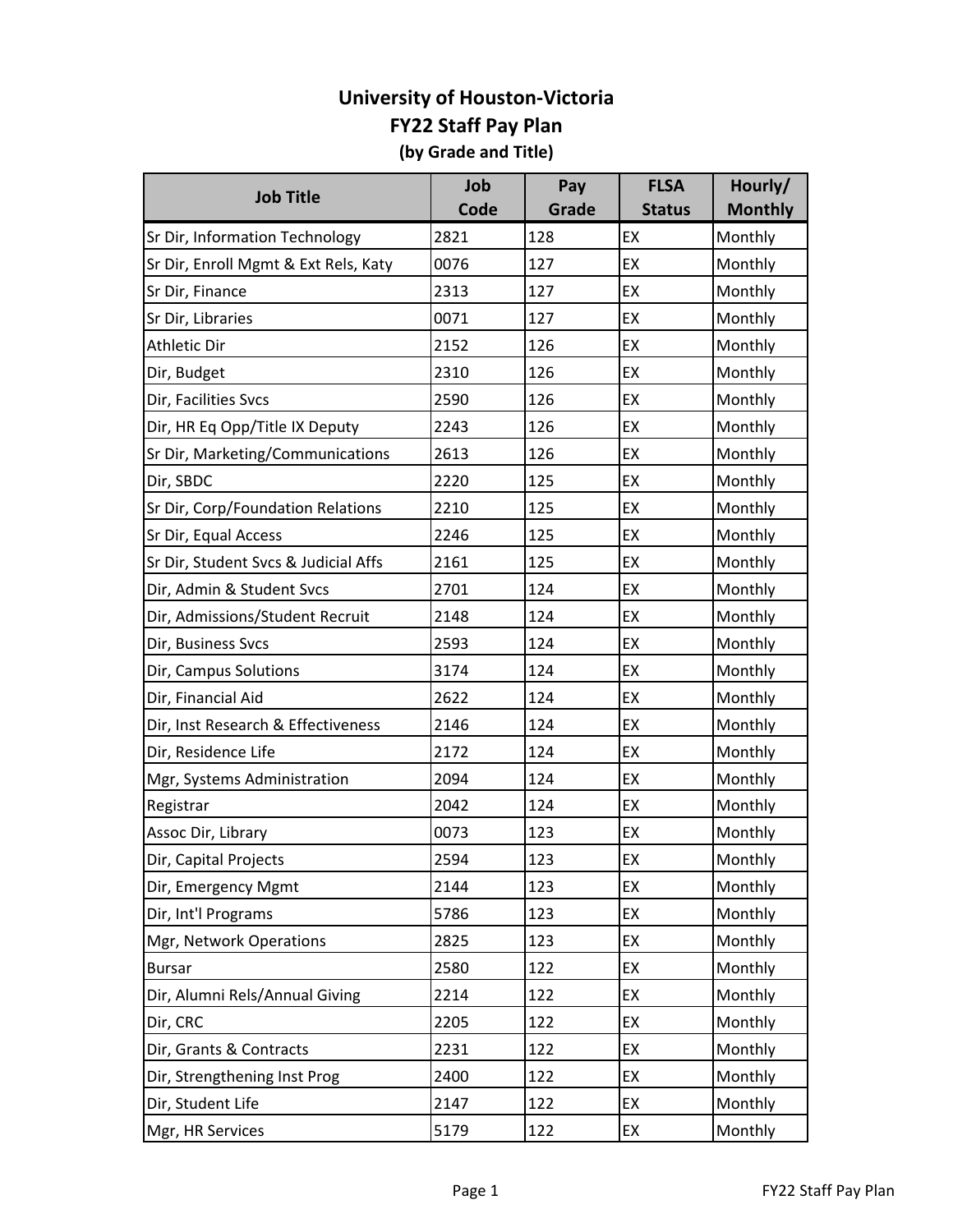| <b>Job Title</b>                     | Job  | Pay   | <b>FLSA</b>   | Hourly/        |
|--------------------------------------|------|-------|---------------|----------------|
|                                      | Code | Grade | <b>Status</b> | <b>Monthly</b> |
| Mgr, Payroll/Records                 | 2242 | 122   | EX            | Monthly        |
| <b>User Svcs Administrator</b>       | 2820 | 122   | EX            | Monthly        |
| Dir, Career Svcs                     | 2637 | 121   | EX            | Monthly        |
| Head Ref/Access Svcs Librarian       | 5030 | 121   | EX            | Monthly        |
| <b>Head Technical Svcs Librarian</b> | 2795 | 121   | EX            | Monthly        |
| Mgr, Financial Reporting             | 2299 | 121   | EX            | Monthly        |
| Mgr, General Accounting              | 2304 | 121   | EX            | Monthly        |
| Mgr, Web & Digital Media             | 2813 | 121   | EX            | Monthly        |
| <b>Postdoctoral Fellow</b>           | 3003 | 121   | EX            | Monthly        |
| Sr Apps Programmer/Analyst           | 3171 | 121   | EX            | Monthly        |
| <b>Sr Functional Analyst</b>         | 5023 | 121   | EX            | Monthly        |
| Sr Network Administrator             | 2836 | 121   | EX            | Monthly        |
| Sr Systems Administrator             | 2811 | 121   | EX            | Monthly        |
| Assoc Dir, Admissions                | 2150 | 120   | EX            | Monthly        |
| Asst Dir, Facilities Svcs            | 2591 | 120   | EX            | Monthly        |
| Counselor/Confidential Advisor       | 2135 | 120   | EX            | Monthly        |
| <b>Exec Admin Asst to President</b>  | 3189 | 120   | EX            | Monthly        |
| Librarian, Catalog                   | 2789 | 120   | EX            | Monthly        |
| Librarian, Technology Svcs           | 5135 | 120   | EX            | Monthly        |
| Mgr, Academic Support                | 2092 | 120   | EX            | Monthly        |
| Mgr, Campus Operations               | 2204 | 120   | EX            | Monthly        |
| Mgr, Campus Tech Support             | 2815 | 120   | EX            | Monthly        |
| Mgr, Classroom Technologies          | 2823 | 120   | EX            | Monthly        |
| Mgr, Educational Partnerships        | 2555 | 120   | EX            | Monthly        |
| Mgr, Enrollment Communications       | 3002 | 120   | EX            | Monthly        |
| Mgr, Fin Aid Compliance              | 2653 | 120   | EX            | Monthly        |
| Mgr, Help Desk                       | 2822 | 120   | EX            | Monthly        |
| Mgr, Purchasing                      | 2234 | 120   | EX            | Monthly        |
| Mgr, Sch Recruit/Comm Outreach       | 2139 | 120   | EX            | Monthly        |
| Mgr, Student Recruitment             | 2089 | 120   | EX            | Monthly        |
| Mgr, Student Svcs                    | 2091 | 120   | EX            | Monthly        |
| <b>Psychological Counselor</b>       | 2134 | 120   | EX            | Monthly        |
| <b>Sr Business Advisor</b>           | 2218 | 120   | EX            | Monthly        |
| Sr Inst Research Analyst             | 5028 | 120   | EX            | Monthly        |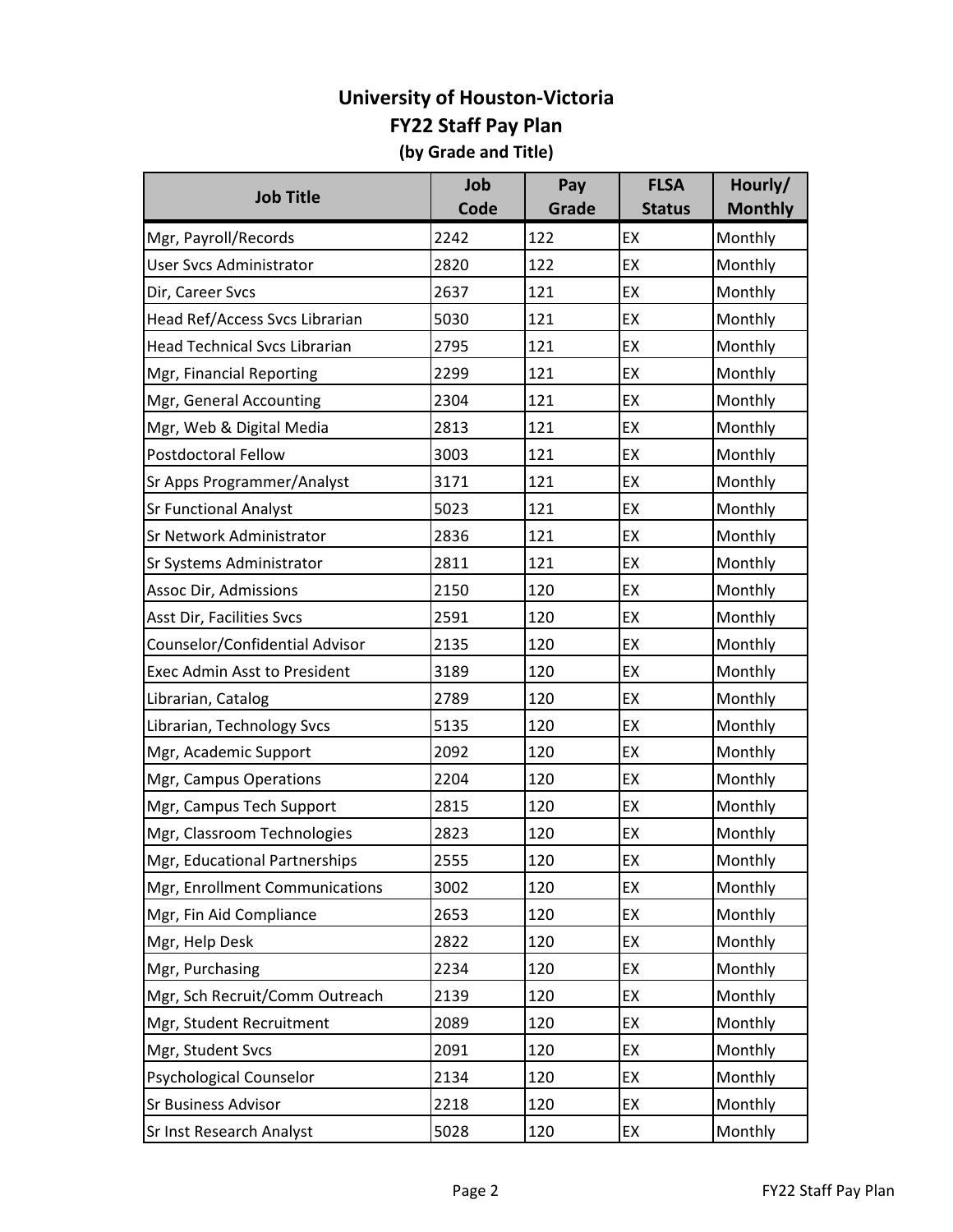| <b>Job Title</b>                   | Job        | Pay   | <b>FLSA</b>   | Hourly/        |
|------------------------------------|------------|-------|---------------|----------------|
|                                    | Code       | Grade | <b>Status</b> | <b>Monthly</b> |
| <b>Sr Instructional Designer</b>   | 2835       | 120   | EX            | Monthly        |
| Apps Programmer/Developer          | 3172       | 119   | EX            | Monthly        |
| <b>Asst Bursar</b>                 | 2581       | 119   | EX            | Monthly        |
| Asst Dir, Residence Life           | 2171       | 119   | EX            | Monthly        |
| Asst Dir, Student Div & Incl       | 2657       | 119   | EX            | Monthly        |
| <b>Asst Registrar</b>              | 2043       | 119   | EX            | Monthly        |
| <b>Business Advisor</b>            | 2219       | 119   | EX            | Monthly        |
| Coord, Env Health & Safety         | <b>NEW</b> | 119   | EX            | Monthly        |
| <b>Exec Admin Asst to Provost</b>  | 3193       | 119   | EX            | Monthly        |
| <b>Functional Analyst</b>          | 5022       | 119   | EX            | Monthly        |
| Functional Analyst, PeopleSoft     | 5021       | 119   | EX            | Monthly        |
| <b>Head Athletic Trainer</b>       | 2469       | 119   | EX            | Monthly        |
| Librarian, eResources              | 2788       | 119   | EX            | Monthly        |
| Librarian, Instruction/Outreach    | 2777       | 119   | EX            | Monthly        |
| Librarian, Online Learning         | 2941       | 119   | EX            | Monthly        |
| Librarian, Special Colls/Ref       | 2790       | 119   | EX            | Monthly        |
| Mgr, Certification & Student Svcs  | 2039       | 119   | EX            | Monthly        |
| Mgr, Communications                | 0167       | 119   | EX            | Monthly        |
| Mgr, Creative Svcs                 | 2614       | 119   | EX            | Monthly        |
| Mgr, Disability Svcs/At Risk Progs | 2615       | 119   | EX            | Monthly        |
| Mgr, Grounds                       | 9005       | 119   | EX            | Monthly        |
| Mgr, IT Business Opers             | 2826       | 119   | EX            | Monthly        |
| Mgr, Nursing Student Svcs          | 2656       | 119   | EX            | Monthly        |
| Mgr, Student Financial Solutions   | 2654       | 119   | EX            | Monthly        |
| Mgr, Student Recruitment/Mktg      | 2616       | 119   | EX            | Monthly        |
| Mgr, Testing Svcs                  | 2703       | 119   | EX            | Monthly        |
| Mgr, Web Content Mgmt Sys          | 2814       | 119   | EX            | Monthly        |
| Network Administrator              | 2816       | 119   | EX            | Monthly        |
| Research Administrator             | 2700       | 119   | EX            | Monthly        |
| Sr Accountant                      | 2303       | 119   | EX            | Monthly        |
| <b>Sr Budget Analyst</b>           | 5175       | 119   | EX            | Monthly        |
| Sr Coord, Talent Development       | 2608       | 119   | EX            | Monthly        |
| <b>Student Success Coach</b>       | 5182       | 119   | EX            | Monthly        |
| Systems Administrator              | 2802       | 119   | EX            | Monthly        |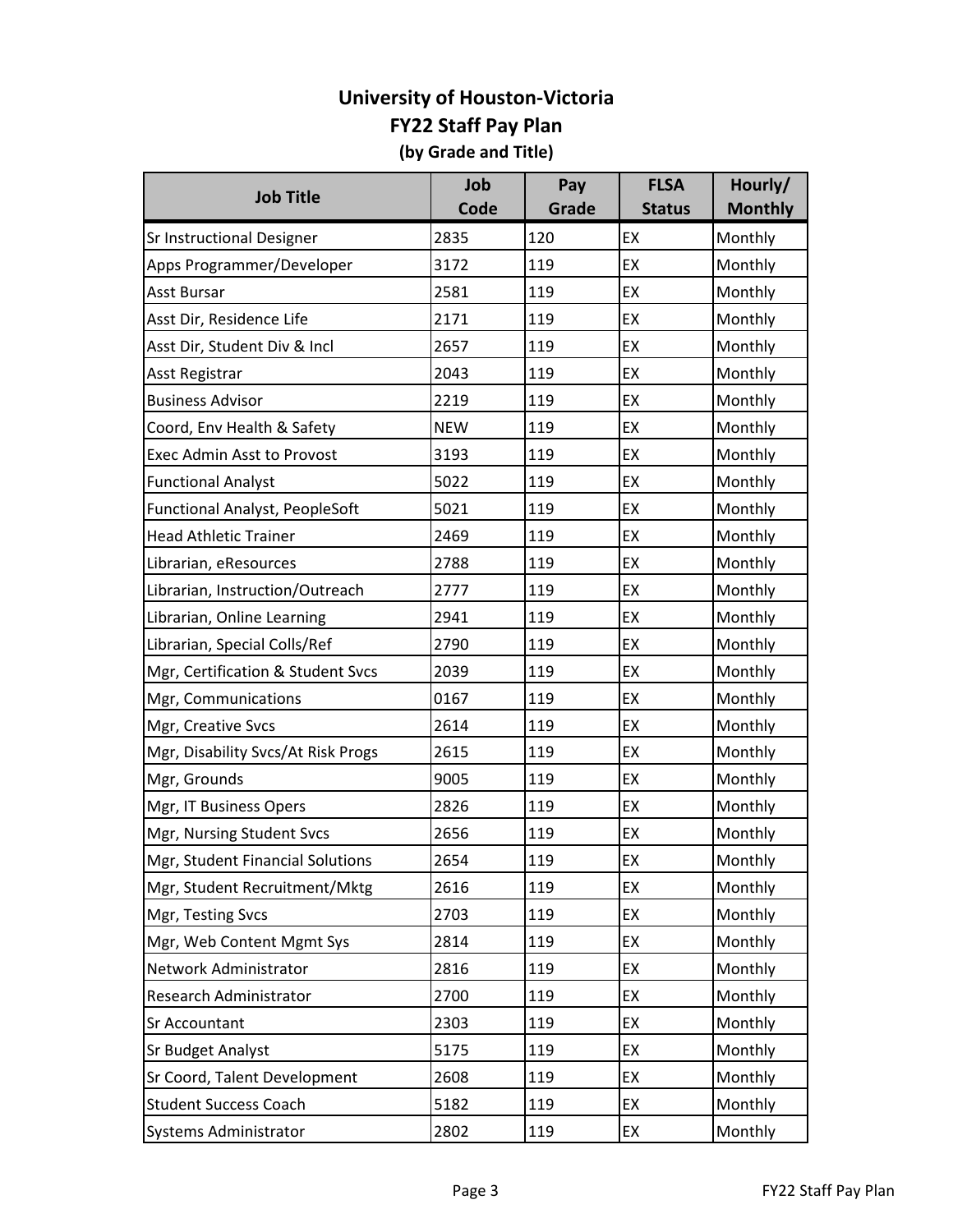| <b>Job Title</b>                     | Job  | Pay   | <b>FLSA</b>   | Hourly/        |
|--------------------------------------|------|-------|---------------|----------------|
|                                      | Code | Grade | <b>Status</b> | <b>Monthly</b> |
| <b>Systems Analyst</b>               | 2634 | 119   | EX            | Monthly        |
| Web Developer                        | 2309 | 119   | EX            | Monthly        |
| Apps Development Spec                | 2819 | 118   | EX            | Monthly        |
| Coord, Grant Development             | 5785 | 118   | EX            | Monthly        |
| Coord, Grants & Contracts            | 2633 | 118   | EX            | Monthly        |
| Coord, Instructional Technology      | 2830 | 118   | EX            | Monthly        |
| Coord, SBDC Training                 | 2228 | 118   | EX            | Monthly        |
| Inst Research Analyst                | 5019 | 118   | EX            | Monthly        |
| Sr Academic Advisor                  | 2702 | 118   | EX            | Monthly        |
| Sr Coord, Student Recruitment        | 2627 | 118   | EX            | Monthly        |
| Academic Advisor                     | 5184 | 117   | EX            | Monthly        |
| Accountant                           | 2305 | 117   | EX            | Monthly        |
| Audio/Visual Spec                    | 2244 | 117   | <b>NE</b>     | Hourly         |
| <b>Budget Analyst</b>                | 5177 | 117   | EX            | Monthly        |
| <b>Certification Analyst</b>         | 2040 | 117   | EX            | Monthly        |
| Coord, Accounting Svcs               | 2647 | 117   | EX            | Monthly        |
| Coord, Admissions                    | 2606 | 117   | EX            | Monthly        |
| Coord, Business Svcs                 | 2645 | 117   | EX            | Monthly        |
| Coord, Capital Projects              | 2604 | 117   | EX            | Monthly        |
| Coord, Career Svcs                   | 5515 | 117   | EX            | Monthly        |
| Coord, HR Employment                 | 2247 | 117   | EX            | Monthly        |
| Coord, Int'l Student Recruitment     | 2833 | 117   | EX            | Monthly        |
| Coord, Int'l Students                | 5332 | 117   | EX            | Monthly        |
| Coord, Recr/Military Liaison         | 3004 | 117   | EX            | Monthly        |
| Coord, Res Life Business Opers       | 2652 | 117   | EX            | Monthly        |
| Coord, Special Events                | 2636 | 117   | EX            | Monthly        |
| Coord, Stewardship/Adv Svcs          | 2602 | 117   | EX            | Monthly        |
| Coord, Student Life                  | 5002 | 117   | EX            | Monthly        |
| Coord, Student Receivables           | 2579 | 117   | EX            | Monthly        |
| Coord, Student Recruitment           | 2624 | 117   | EX            | Monthly        |
| Env Health & Safety Spec             | 2200 | 117   | EX            | Monthly        |
| <b>Equal Opp Analyst</b>             | 5024 | 117   | EX            | Monthly        |
| <b>Health Educator</b>               | 2131 | 117   | EX            | Monthly        |
| <b>Instructional Technology Spec</b> | 5187 | 117   | EX            | Monthly        |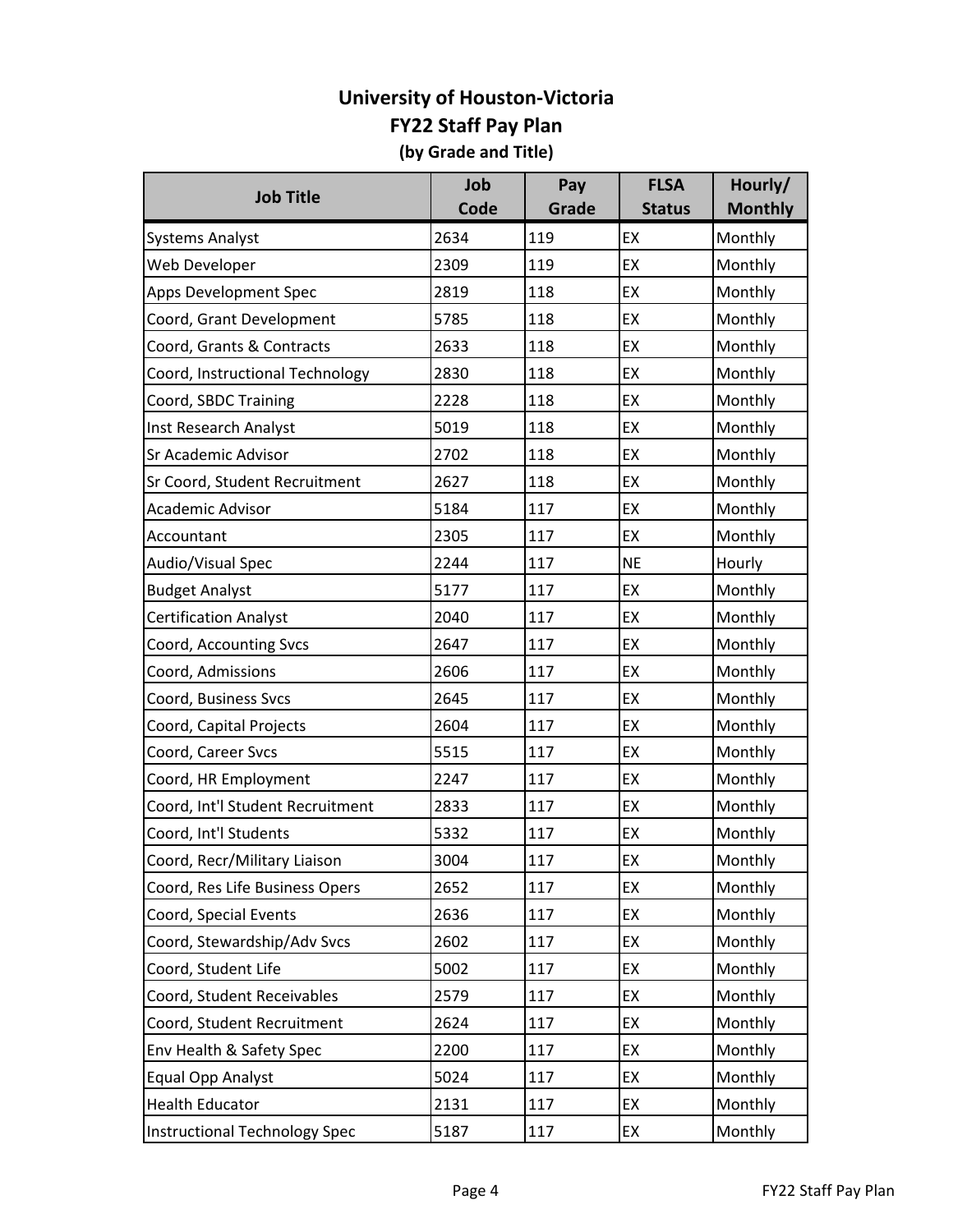| <b>Job Title</b>                  | Job        | Pay   | <b>FLSA</b>   | Hourly/        |
|-----------------------------------|------------|-------|---------------|----------------|
|                                   | Code       | Grade | <b>Status</b> | <b>Monthly</b> |
| PC Spec                           | 2812       | 117   | <b>NE</b>     | Hourly         |
| Spvr, Building Mtce               | 7203       | 117   | <b>NE</b>     | Hourly         |
| Sr Admin Asst                     | 3190       | 117   | EX            | Monthly        |
| Sr Financial Aid Spec             | 5444       | 117   | EX            | Monthly        |
| <b>Telecom Analyst</b>            | 2805       | 117   | EX            | Monthly        |
| Web Designer                      | 2828       | 117   | EX            | Monthly        |
| <b>Admin Asst</b>                 | 3191       | 116   | <b>NE</b>     | Hourly         |
| <b>Asst Athletic Trainer</b>      | 2474       | 116   | <b>NE</b>     | Hourly         |
| <b>Asst Editor</b>                | 2307       | 116   | <b>NE</b>     | Hourly         |
| <b>Communications Spec</b>        | 2325       | 116   | <b>NE</b>     | Hourly         |
| <b>Community Development Spec</b> | <b>NEW</b> | 116   | <b>NE</b>     | Hourly         |
| <b>Financial Aid Spec</b>         | 5443       | 116   | <b>NE</b>     | Hourly         |
| <b>Grant Facilitator</b>          | 2232       | 116   | <b>NE</b>     | Hourly         |
| <b>Graphic Designer</b>           | 2306       | 116   | <b>NE</b>     | Hourly         |
| Int'l Student Spec                | 2290       | 116   | <b>NE</b>     | Hourly         |
| <b>Sports Information Spec</b>    | 2459       | 116   | <b>NE</b>     | Hourly         |
| Spvr, Computer Labs               | 2827       | 116   | <b>NE</b>     | Hourly         |
| <b>Transfer Credit Spec</b>       | 5337       | 116   | <b>NE</b>     | Hourly         |
| <b>Accounting Spec</b>            | 4811       | 115   | <b>NE</b>     | Hourly         |
| <b>Accounts Payable Spec</b>      | 5034       | 115   | <b>NE</b>     | Hourly         |
| Asst Coach, Men & Women Golf      | 2476       | 115   | EX            | Monthly        |
| Asst Coach, Men & Women Soccer    | 2475       | 115   | EX            | Monthly        |
| Asst Coach, Softball              | 2462       | 115   | EX            | Monthly        |
| <b>Contracts Spec</b>             | 2837       | 115   | <b>NE</b>     | Hourly         |
| <b>Enrollment Spec</b>            | 3175       | 115   | <b>NE</b>     | Hourly         |
| Interactive Video Tech            | 2236       | 115   | <b>NE</b>     | Hourly         |
| PC Support Tech                   | 2663       | 115   | <b>NE</b>     | Hourly         |
| Spvr, Circulation & Shelving      | 2791       | 115   | <b>NE</b>     | Hourly         |
| Spvr, Facilities Events           | 5621       | 115   | <b>NE</b>     | Hourly         |
| Spvr, Shuttle Svcs                | 4810       | 115   | <b>NE</b>     | Hourly         |
| <b>Sr Admin Secretary</b>         | 5199       | 115   | <b>NE</b>     | Hourly         |
| Sr Maintenance Tech               | 6005       | 115   | <b>NE</b>     | Hourly         |
| <b>Sr Payroll Asst</b>            | 5172       | 115   | <b>NE</b>     | Hourly         |
| <b>Student Receivables Spec</b>   | 5008       | 115   | <b>NE</b>     | Hourly         |